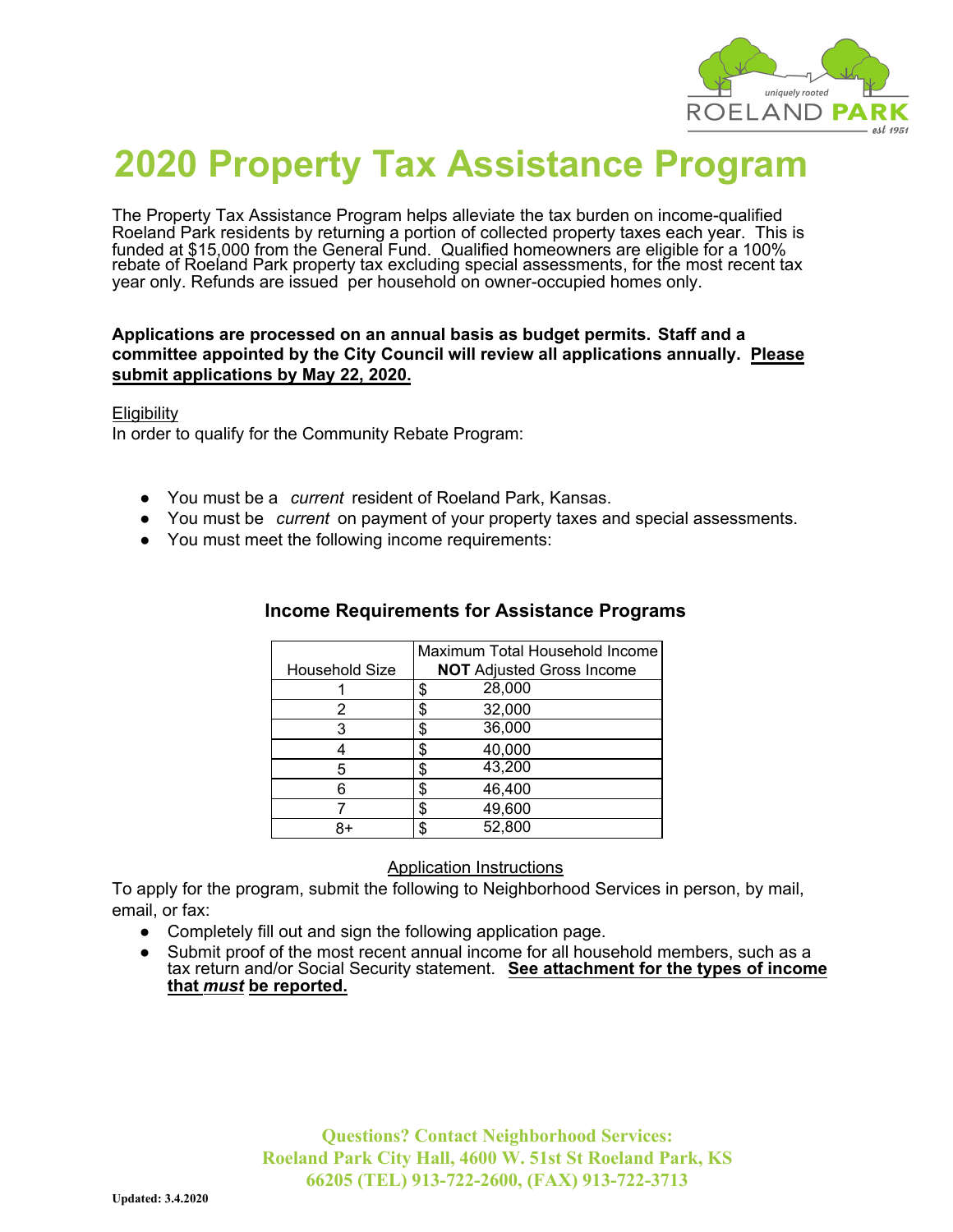## **2020 Property Tax Assistance Program**

### **APPLICATION SHEET**

| Payments made to: |           |                                              |
|-------------------|-----------|----------------------------------------------|
|                   | Full Name |                                              |
| Address           |           | Phone                                        |
| Email:            |           |                                              |
| Date of Birth:    |           | Do you have a physical disability? yes<br>no |
|                   |           |                                              |

If yes, do you have a disabled parking placard or license plate issued by the state of Kansas? yes no.

## **\_\_\_\_\_\_\_\_\_\_ :Total Number of People in the Household**

| <b>Income Sources During Claim Period</b> | <b>Amount of Income Received</b> |
|-------------------------------------------|----------------------------------|
|                                           |                                  |
|                                           |                                  |
|                                           |                                  |
| <b>Total Household Income:</b>            |                                  |

### **Will you be filing an Income Tax Return?(Please circle one) YES NO**

I, the undersigned do hereby certify the above statements as to residence, income, and amount claimed are true and correct to the best of my knowledge and belief.

 $\mathcal{L}_\text{max}$  , and the contract of the contract of the contract of the contract of the contract of the contract of the contract of the contract of the contract of the contract of the contract of the contract of the contr

Signature of Applicant Date

### **OFFICE USE ONLY** - Amount of refund received:

**Property Tax:** 

**Questions? Contact Neighborhood Services: Roeland Park City Hall, 4600 W. 51st St Roeland Park, KS 66205 (TEL) 913-722-2600, (FAX) 913-722-3713**